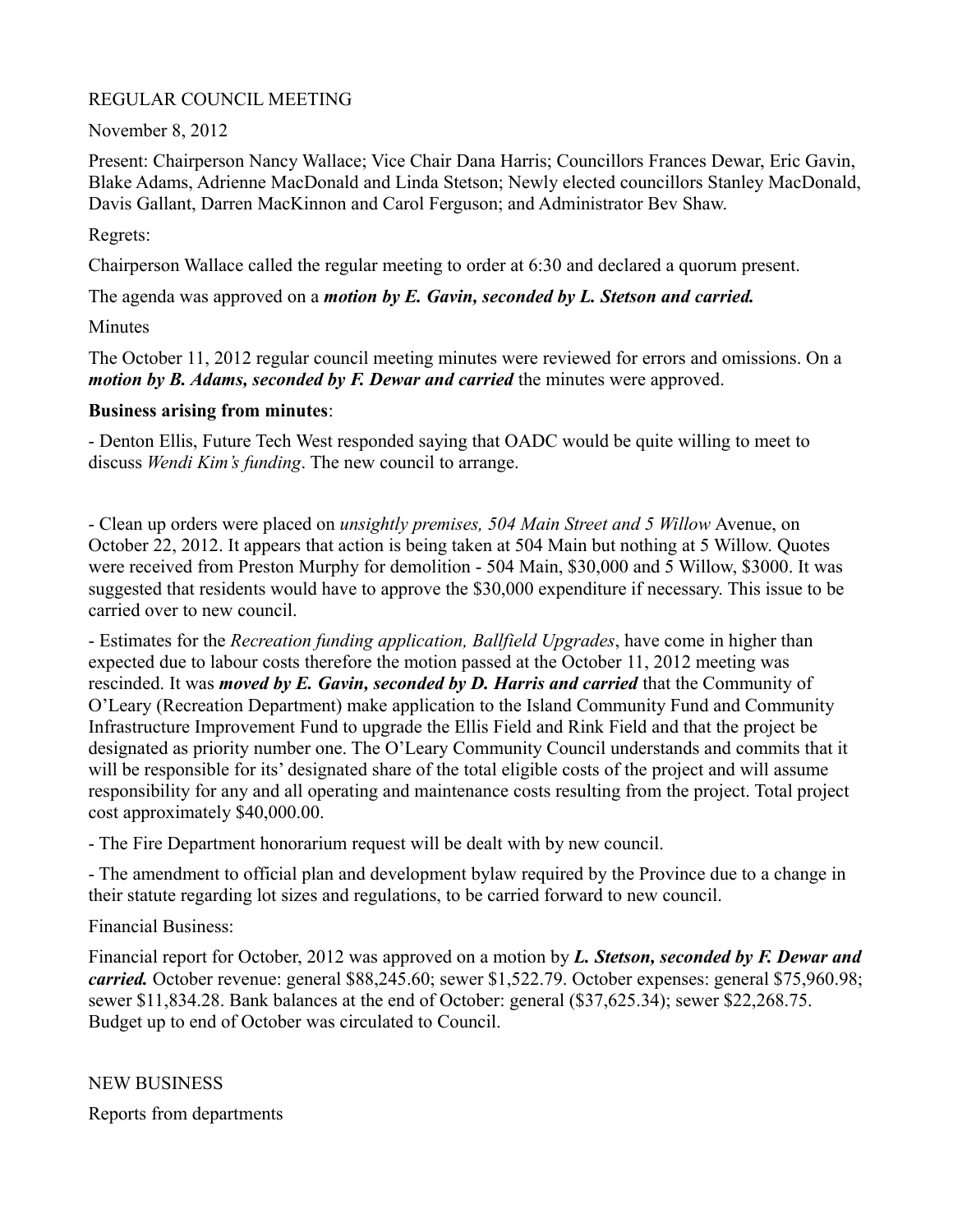Chairperson's report

Nil.

Demolition of unsightly premises

Next meeting.

Christmas party

Chairperson Wallace recommended that the new council plan this event.

Official Plan review

Bev reported that Phil Wood has accepted the project and will be setting up meetings in the near future.

Cleaning floors @ ADIC and complex

To discuss further at next meeting.

Remembrance Day

Nancy has arranged for a council member to lay the wreath.

Museum board re signage committee

Next meeting.

Donation request

It was moved by *E. Gavin, seconded by B. Adams and carried* that \$200 be donated to the Western Bantam AAA hockey team.

Transportation West support

WHEREAS Transportation West is the local provider of public transportation in western Prince Edward Island, and

WHEREAS the present ridership of the busses owned and operated by Transportation West are impacted by the cancellations and delays caused by increased maintenance and service demands,

BE IT THEREFORE RESOLVED THAT the Community of O'Leary support the efforts of Transportation West to secure services provided to the citizens of western Prince Edward Island with the purchase of vehicles with funding from the Canada - Prince Edward Island Agreement on the Transfer of Federal Gas Tax Revenues.

Moved by E. Gavin, seconded by F. Dewar. Motion carried.

Fire Department bylaw

Next meeting.

Reports from departments:

Recreation

Tylan's monthly report was circulated to Council. Preparations and planning are underway for the Under 16 Nationals and the ballfield upgrades funding application. Christmas and New Year's events are being planned and call for nominations for the Citizen of the Year and Good Neighbour awards will soon be advertised. Community School is starting again in January and the curling program in December.

Police